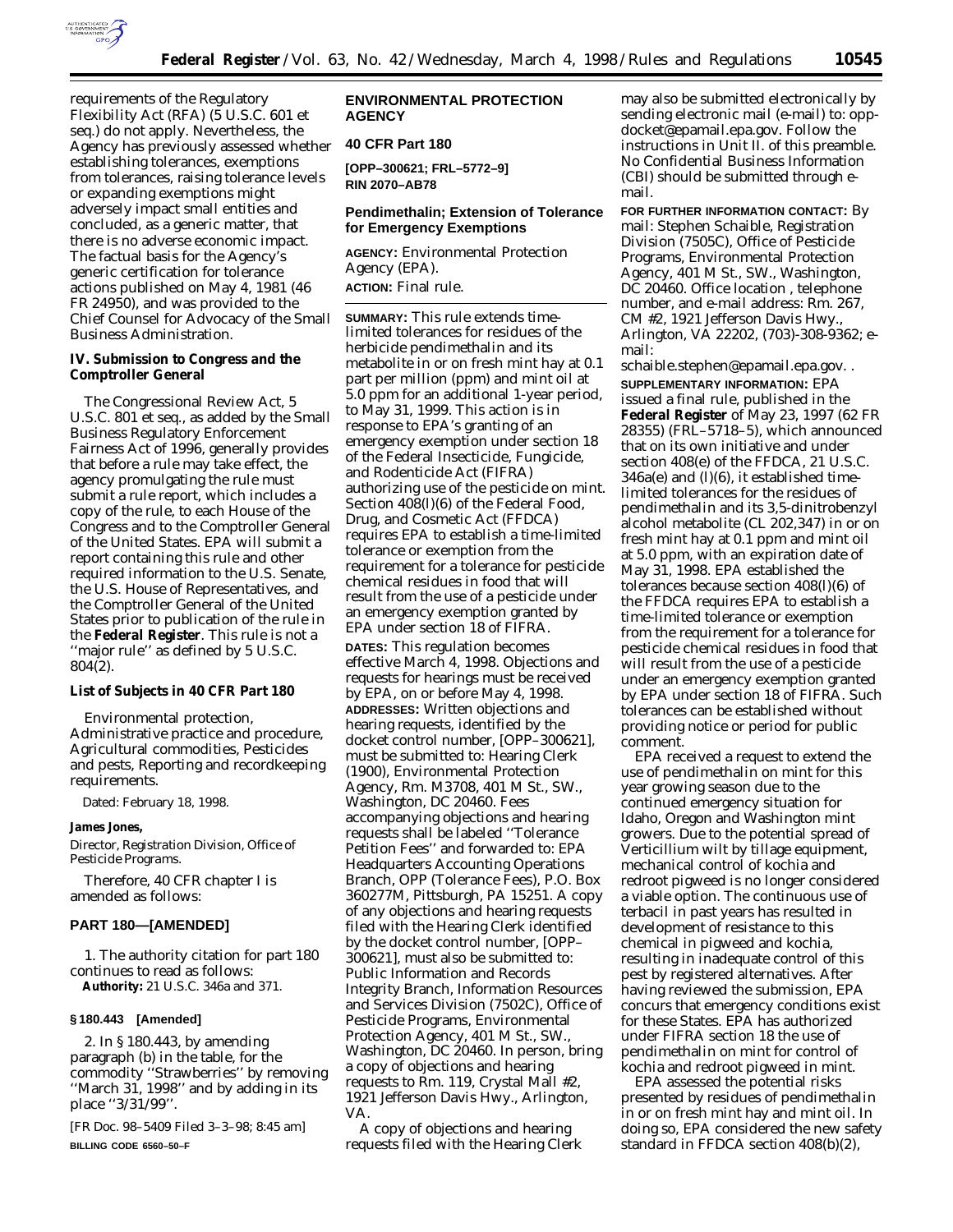and decided that the necessary tolerances under FFDCA section 408(l)(6) would be consistent with the new safety standard and with FIFRA section 18. The data and other relevant material have been evaluated and discussed in the final rule of May 23, 1997 (62 FR 28355). Based on that data and information considered, the Agency reaffirms that extension of the timelimited tolerances will continue to meet the requirements of section 408(l)(6). Therefore, the time-limited tolerances are extended for an additional 1-year period. Although these tolerances will expire and are revoked on May 31, 1999, under FFDCA section 408(l)(5), residues of the pesticide not in excess of the amounts specified in the tolerance remaining in or on fresh mint hay or mint oil after that date will not be unlawful, provided the pesticide is applied in a manner that was lawful under FIFRA and the application occurred prior to the revocation of the tolerances. EPA will take action to revoke these tolerances earlier if any experience with, scientific data on, or other relevant information on this pesticide indicate that the residues are not safe.

### **I. Objections and Hearing Requests**

The new FFDCA section 408(g) provides essentially the same process for persons to ''object'' to a tolerance regulation issued by EPA under new section  $408(e)$  and  $(l)(6)$  as was provided in the old section 408 and in section 409. However, the period for filing objections is 60 days, rather than 30 days. EPA currently has procedural regulations which govern the submission of objections and hearing requests. These regulations will require some modification to reflect the new law. However, until those modifications can be made, EPA will continue to use those procedural regulations with appropriate adjustments to reflect the new law.

Any person may, by May 4, 1998, file written objections to any aspect of this regulation and may also request a hearing on those objections. Objections and hearing requests must be filed with the Hearing Clerk, at the address given above (40 CFR 178.20). A copy of the objections and/or hearing requests filed with the Hearing Clerk should be submitted to the OPP docket for this rulemaking. The objections submitted must specify the provisions of the regulation deemed objectionable and the grounds for the objections (40 CFR 178.25). Each objection must be accompanied by the fee prescribed by 40 CFR 180.33(i). If a hearing is requested, the objections must include a

statement of the factual issues on which a hearing is requested, the requestor's contentions on such issues, and a summary of any evidence relied upon by the requestor (40 CFR 178.27). A request for a hearing will be granted if the Administrator determines that the material submitted shows the following: There is genuine and substantial issue of fact; there is a reasonable possibility that available evidence identified by the requestor would, if established, resolve one or more of such issues in favor of the requestor, taking into account uncontested claims or facts to the contrary; and resolution of the factual issues in the manner sought by the requestor would be adequate to justify the action requested (40 CFR 178.32). Information submitted in connection with an objection or hearing request may be claimed confidential by marking any part or all of that information as CBI. Information so marked will not be disclosed except in accordance with procedures set forth in 40 CFR part 2. A copy of the information that does not contain CBI must be submitted for inclusion in the public record. Information not marked confidential may be disclosed publicly by EPA without prior notice.

## **II. Public Record and Electronic Submissions**

The official record for this rulemaking, as well as the public version, as described above will be kept in paper form. Accordingly, EPA will transfer any copies of objections and hearing requests received electronically into printed, paper form as they are received and will place the paper copies in the official rulemaking record which will also include all comments submitted directly in writing. The official rulemaking record is the paper record maintained at the Virginia address in ''ADDRESSES''at the beginning of this document

Electronic comments may be sent directly to EPA at: opp-docket@epamail.epa.gov.

Electronic objections and hearing requests must be submitted as an ASCII file avoiding the use of special characters and any form of encryption. Objections and hearing requests will also be accepted on disks in WordPerfect 5.1/6.1 or ASCII file format. All copies of objections and hearing requests in electronic form must be identified by the docket control number [OPP–300621]. No CBI should be submitted through e-mail. Electronic copies of objections and hearing requests on this rule may be filed online at many Federal Depository Libraries.

## **III. Regulatory Assessment Requirements**

This final rule extends time-limited tolerances that were previously extended by EPA under FFDCA section 408(d) in response to a petition submitted to the Agency. The Office of Management and Budget (OMB) has exempted these types of actions from review under Executive Order 12866, entitled Regulatory Planning and Review (58 FR 51735, October 4, 1993). In addition, this final rule does not contain any information collections subject to OMB approval under the Paperwork Reduction Act (PRA), 44 U.S.C. 3501 *et seq.*, or impose any enforceable duty or contain any unfunded mandate as described under Title II of the Unfunded Mandates Reform Act of 1995 (UMRA) (Pub. L. 104–4). Nor does it require any prior consultation as specified by Executive Order 12875, entitled Enhancing the Intergovernmental Partnership (58 FR 58093, October 28, 1993), or special considerations as required by Executive Order 12898, entitled Federal Actions to Address Environmental Justice in Minority Populations and Low-Income Populations (59 FR 7629, February 16, 1994), or require OMB review in accordance with Executive Order 13045, entitled Protection of Children from Environmental Health Risks and Safety Risks (62 FR 19885, April 23, 1997).

Since this extension of existing timelimited tolerances does not require the issuance of a proposed rule, the requirements of the Regulatory Flexibility Act (RFA) (5 U.S.C. 601 *et seq.*) do not apply. Nevertheless, the Agency has previously assessed whether establishing tolerances, exemptions from tolerances, raising tolerance levels or expanding exemptions might adversely impact small entities and concluded, as a generic matter, that there is no adverse economic impact. The factual basis for the Agency's generic certification for tolerance actions published on May 4, 1981 (46 FR 24950), and was provided to the Chief Counsel for Advocacy of the Small Business Administration.

## **IV. Submission to Congress and the Comptroller General**

The Congressional Review Act, 5 U.S.C. *801 et seq*., as added by the Small Business Regulatory Enforcement Fairness Act of 1996, generally provides that before a rule may take effect, the agency promulgating the rule must submit a rule report, which includes a copy of the rule, to each House of the Congress and to the Comptroller General of the United States. EPA will submit a